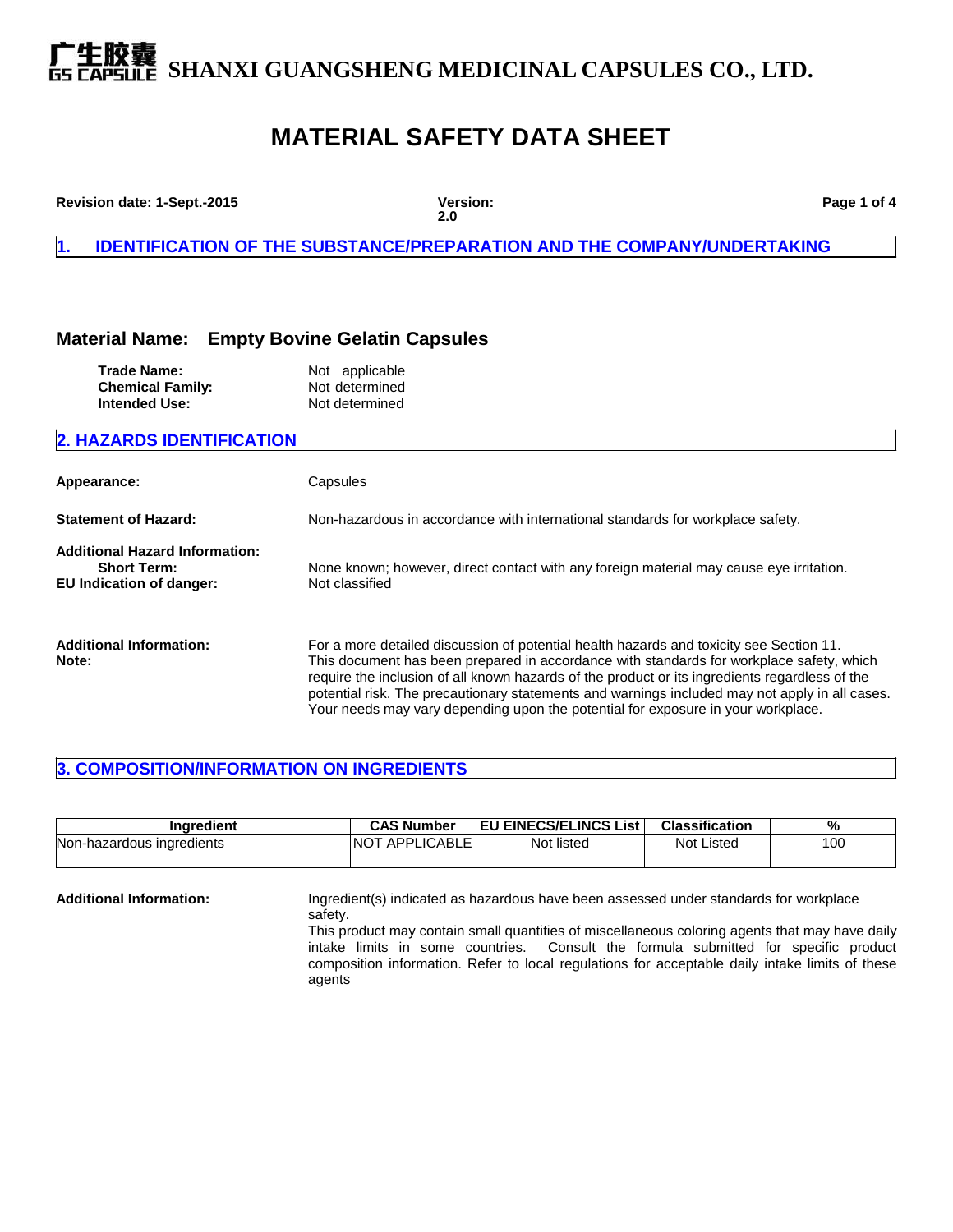#### **MATERIAL SAFETY DATA SHEET**

**Material Name: Empty Bovine Gelatin Capsules**

**Page 2 of 4 Version: 2.0**

**Revision date: 1-Sept.-2015**

### **4. FIRST AID MEASURES Eye Contact:** Due to the nature of this material first aid is not normally required. **Skin Contact: Due to the nature of this material first aid is not normally required. Ingestion:** Due to the nature of this material first aid is not normally required. **Inhalation:** Due to the nature of this material first aid is not normally required. **5. FIRE FIGHTING MEASURES Extinguishing Media:** Use carbon dioxide, dry chemical, or water spray. **Hazardous Combustion Products: No data available Fire Fighting Procedures:** Wear approved positive pressure, self-contained breathing apparatus and full protective turn out gear. **Fire / Explosion Hazards:** Not flammable. **Additional Information:** This material is not a fire hazard under normal conditions of use. **6. ACCIDENTAL RELEASE MEASURES Health and Safety Precautions:** Personnel involved in clean-up should wear appropriate personal protective equipment (see Section 8). Minimize exposure. **Measures for Cleaning / Collecting:** Contain the source of spill if it is safe to do so. Collect spilled material by a method that controls dust generation. A damp cloth or a filtered vacuum should be used to clean spills of dry solids. Clean spill area thoroughly. **Measures for Environmental Protections:** Place waste in an appropriately labeled, sealed container for disposal. Care should be taken to avoid environmental release. **Additional Consideration for Large Spills:** Non-essential personnel should be evacuated from affected area. Report emergency situations immediately. Clean up operations should only be undertaken by trained personnel. **7. HANDLING AND STORAGE General Handling:** No special handling requirements for normal use of this material. **Storage Conditions:** Store at 35-65% relative humidity **Storage Temperature:** 10 - 25°C **8. EXPOSURE CONTROLS / PERSONAL PROTECTION No Occupational Exposure Limit (OEL) or Short Term Exposure Limit (STEL) has been identified. Engineering Controls:** Good general ventilation should be sufficient to control airborne levels. **Personal Protective Equipment: Hands:** None required under normal and foreseeable conditions of use. **Eyes:** Not required under normal conditions of use.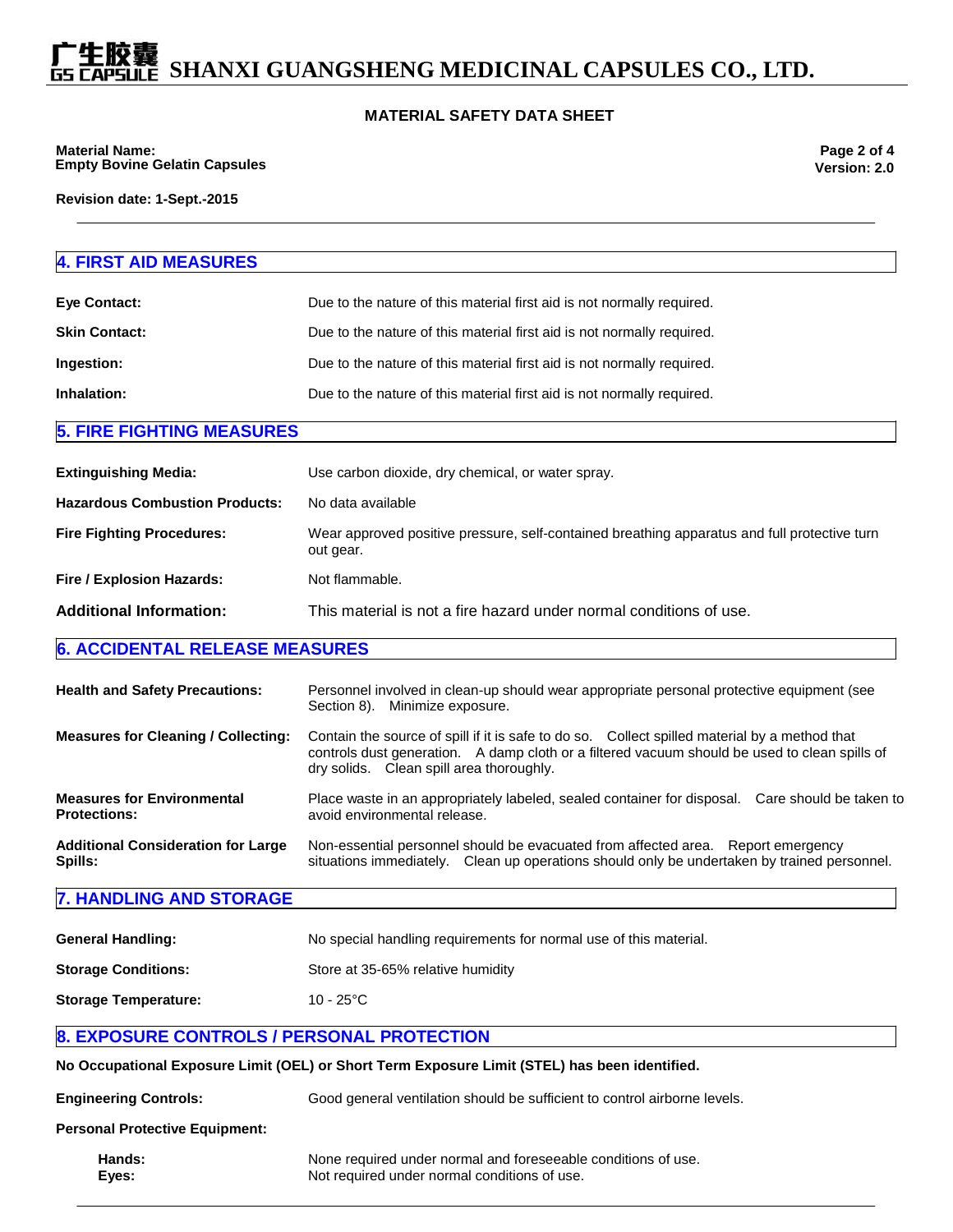#### **MATERIAL SAFETY DATA SHEET**

| <b>Material Name:</b> |                                      |
|-----------------------|--------------------------------------|
|                       | <b>Empty Bovine Gelatin Capsules</b> |
| <b>Revision date:</b> | 1-Sept.-2015                         |

**Page 3 of 4 Version: 2.0**

| Skin:                          | None required under normal and foreseeable conditions of use. |
|--------------------------------|---------------------------------------------------------------|
| <b>Respiratory protection:</b> | None required under normal conditions of use.                 |

#### **9. PHYSICAL AND CHEMICAL PROPERTIES:**

| <b>Physical State:</b>                                                | Capsule                                                      | Color:                    | According to product<br>specification |
|-----------------------------------------------------------------------|--------------------------------------------------------------|---------------------------|---------------------------------------|
| Odor:<br><b>Molecular Weight:</b>                                     | None<br>Mixture                                              | <b>Molecular Formula:</b> | Mixture                               |
| <b>Solvent Solubility:</b><br>Solubility:<br><b>Relative Density:</b> | Soluble: Glycerin<br>Soluble: Water, Acetic acid<br>Variable |                           |                                       |

#### **10. STABILITY AND REACTIVITY**

| Stable under normal conditions of use. |
|----------------------------------------|
| None known                             |
| None known                             |
|                                        |

**Hazardous Decomposition Products:** None known

| <b>11. TOXICOLOGICAL INFORMATION</b> |                                                                                                                                                                    |  |
|--------------------------------------|--------------------------------------------------------------------------------------------------------------------------------------------------------------------|--|
| <b>General Information:</b>          | When used and handled according to specification, the product does not have any harmful<br>effects according to our experience and the information provided to us. |  |
| <b>Carcinogen Status:</b>            | None of the components of this formulation are listed as a carcinogen by IARC, NTP or OSHA.                                                                        |  |
| <b>12. ECOLOGICAL INFORMATION</b>    |                                                                                                                                                                    |  |

**Environmental Overview:** Not known to be hazardous to water

#### **13. DISPOSAL CONSIDERATIONS**

**Disposal Procedures:** Observe all local and national regulations when disposing of this material.

#### **14. TRANSPORT INFORMATION**

Not regulated for transport under USDOT, EUADR, IATA, or IMDG regulations.